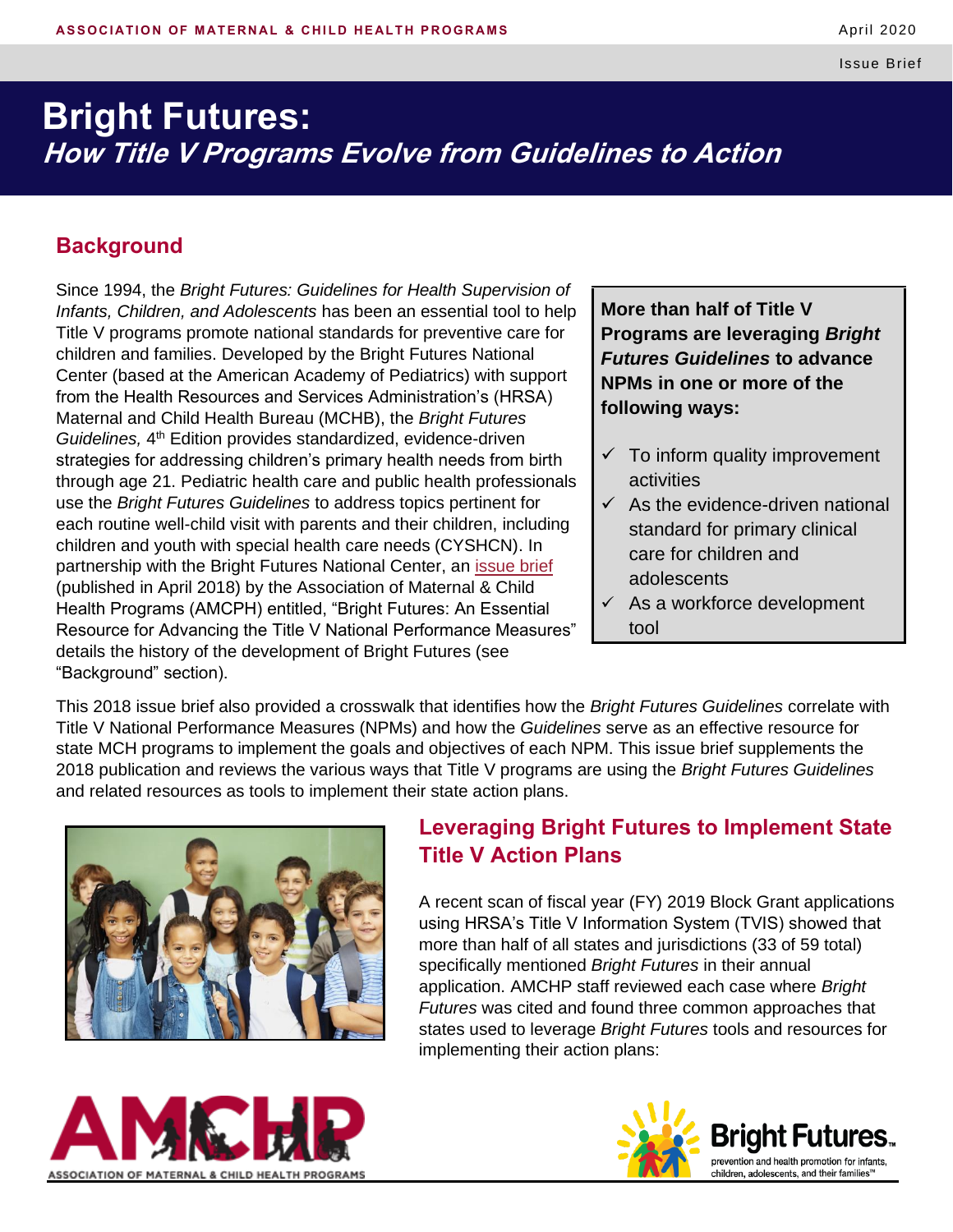- **Using** *Bright Futures* **as a resource to inform quality improvement activities.** Within their block grants, several states noted that they review the *Bright Futures Guidelines* to determine where opportunities exist for improving care provisions within Title V-funded or partner clinics.
- **Promoting the** *Bright Futures Guidelines* **as the evidence-driven national standard for primary clinical care for children and adolescents.** This approach was most often used when working with clinics that serve patients covered by the Early Periodic Screening, Diagnostic, and Treatment (EPSDT) program or private insurance.
- *Using Bright Futures* **as a workforce development tool.** The *Bright Futures Guidelines* were frequently mentioned as the framework for workforce training and capacity building among providers in a variety of settings, including primary care, home visiting, and community health centers.

Highlighted below are three examples of how Title V programs are using *Bright Futures* as they implement their state action plans. Each state discusses one of the aforementioned approaches.

# **From the Field**

*As stated previously, the information captured in the following state examples was taken from each state's FY 2019 Title V Block Grant Application on the [Title V Information System website.](https://mchb.tvisdata.hrsa.gov/)*

### **Wyoming:** *Bright Futures* **as a Resource to Inform Quality Improvement Activities**

**Efforts to Improve EPSDT Rates**: In late 2017, members of the Wyoming Medicaid Medical Advisory Group attended a presentation from a *Bright Futures* expert on how Vermont successfully promoted *Bright Futures* in clinical and community settings. This advisory group then voted to adopt the *Bright Futures Guidelines* as the standard of care for infants, children, and adolescents in Wyoming. To sustain momentum on this important collaboration between Title V (Wyoming Maternal and Child Health [MCH] Unit) and Medicaid, the MCH Unit submitted a successful application for the Title V MCH Internship Program. In summer 2018, two graduatelevel interns worked with MCH, Medicaid, and other key stakeholders to develop a plan to implement the *Bright Futures Guidelines*. This joint project supports Wyoming's 2016‒2020 Title V priority to improve preventive and quality care for children and adolescents. This priority directly aligns with the following three Title V NPMs:

- NPM 6: Developmental Screening
- NPM 10: Adolescent Well Visit
- NPM 12: Transition

In 2020, the MCH Unit formally established a Bright Futures Implementation Task Force to develop actionable strategies to improve the rate and quality of well visits across Wyoming.

**Improving the Quality of Adolescent Care**: Wyoming's Youth and Young Adult Health Program partners with the University of Michigan Adolescent Health Initiative to implement the adolescent-centered environment assessment process to provide technical assistance on how to make services youth friendly and integrate *Bright Futures* into medical practice within selected clinics. The effectiveness of this work is measured by Evidence-Informed Strategy Measure (ESM) 10.2: Number of Quality Improvement Cycles Completed by Participating Practices.



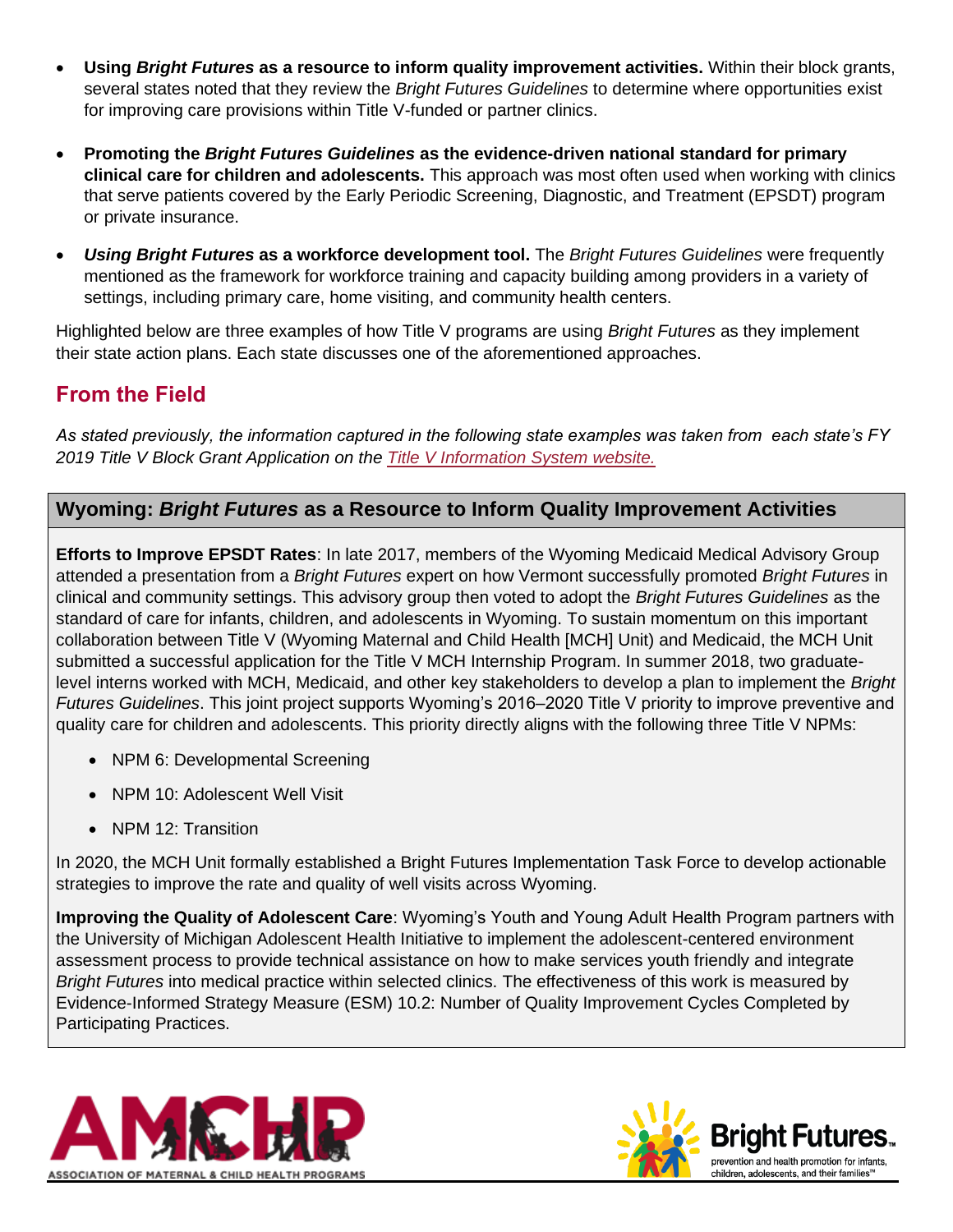**North Carolina: Promotion of the** *Bright Futures Guidelines* **as the Evidence-Driven National Standard for Primary Clinical Care for Children and Adolescents**

**Care Management for At-Risk Children (CMARC) [a.k.a. Care Coordination for Children (CC4C)]:** CMARC is a population management program for children ages 0 to 5 years who meet certain criteria (children with special health care needs or those exposed to severe stress in early childhood). The CMARC care manager ensures that the child has a medical home and collaborates with the child's medical home for a stronger continuum of care, often accompanying the parent and child to the primary care provider visit. In addition, CMARC care managers are encouraged to provide services to clients in their homes or other locations face to face. Often, the meeting takes place when the parent arrives for a Special Supplemental Nutrition Program for Women, Infants, and Children (WIC) appointment. North Carolina Medicaid for Children and primary care management practices are grounded in the *Bright Futures Guidelines*.

**School Health Centers:** Credentialed through an agreement with the North Carolina Medicaid and the Department of Public Health, school health centers aim to improve and ensure the quality of services to adolescents and to facilitate efficient Medicaid billing. To enhance the quality of health services for adolescents, local health departments continued to use the *Bright Futures Guidelines*, surveillance tools, patient/parent education handouts, and forms to support evidence-based adolescent care as part of annual adolescent preventive medical visits.

**Child Health Training Program for Child Health Enhanced Role Registered Nurses (CHERRNs):** In North Carolina, CHERRNs can provide well-child visits to children, including CYSHCN, in the local health department setting. The *Bright Futures Guidelines* ground local health departments on the provision of clinical services. Accordingly, the Child Health Training Program is offered to CHERRNs annually; training focuses on helping the CHERRNs improve access to preventive health care for underserved and high-risk children. CHERRNs also are taught to help local health departments serve as medical homes to children or partner with medical homes to serve children, including CYSHCN. Topics covered during week one of the Child Health Training Program included [Bright Futures documentation recommendations](https://brightfutures.aap.org/materials-and-tools/tool-and-resource-kit/Pages/default.aspx) topics during week two of the training included Bright Futures/AAP *[Recommendations for Pediatric Preventive Health Care](https://www.aap.org/en-us/professional-resources/practice-transformation/managing-patients/Pages/Periodicity-Schedule.aspx)* (Periodicity [Schedule\).](https://www.aap.org/en-us/professional-resources/practice-transformation/managing-patients/Pages/Periodicity-Schedule.aspx)

**Child Health Clinical Services:** The North Carolina Health Check (Medicaid for Children) Program Guide (HCPG), which governs the standard of care for Medicaid-eligible children, is based on the *Bright Futures Guidelines*. The HCPG guidelines require physicians to complete all components of the well-child visit and document the visit in the child's electronic health record before billing any services. All local health departments in North Carolina have integrated the *Bright Futures* tools in their electronic health records; annual clinical audit tools are used to ensure that health departments are in compliance with the guidelines. North Carolina uses Title V funding to support child health clinical services for children from birth to 21 years who are uninsured or under-insured. Title V-funded services follow the HCPG.





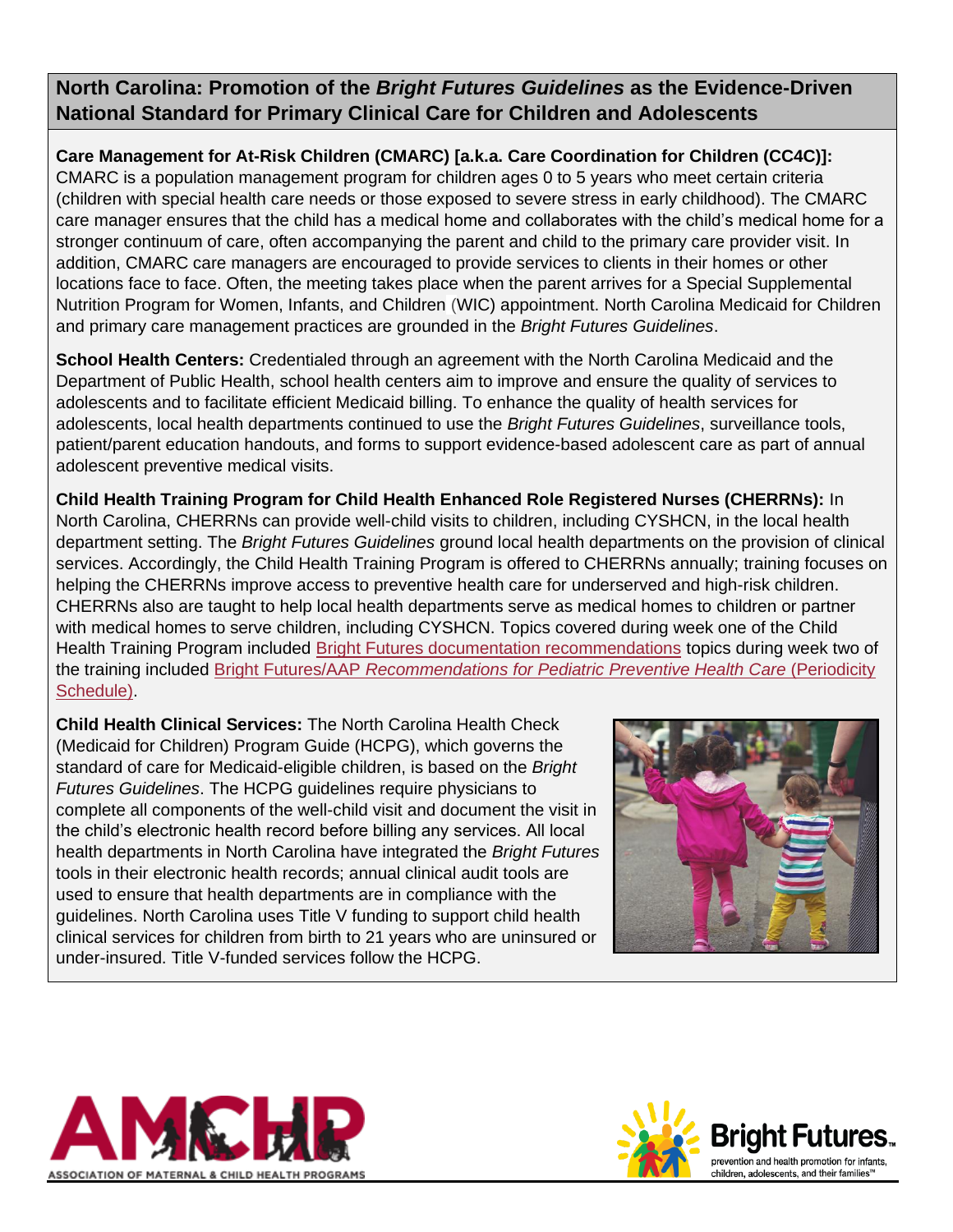#### **Mississippi:** *Bright Futures* **as a Tool for Workforce Development**

**Enhancing Provider Capacity for Care:** One objective of Mississippi's workplan was to increase by 10 percent, by September 2018, the baseline of primary care providers who reported they were aware of, or were using, developmental screening best practices as specified in *Bright Futures Guidelines*. The state's strategies for achieving this objective included incorporating *Bright Futures Guidelines* in Mississippi State Department of Health program policies and procedures, meeting with representatives of the American Academy of Pediatricians (AAP) to help guide the overall plan to increase awareness of *Bright Futures Guidelines*, and developing literature on *Bright Futures Guidelines* to distribute to relevant stakeholders, such as early intervention specialists, and primary care physicians. Mississippi continues to expand on the work of the Alliance on Innovation in Maternal and Child Health project (2017–2018) in promoting adolescent well-child examinations in gender-neutral and teen-friendly environments. Presenters at the Community Health Center Association of Mississippi's 2019 Annual Conference and Clinical forums have underscored the need for children with special health care needs (CSHCN) to have a medical home and receive health maintenance that follows the provisions of *Bright Futures Guidelines*. At the conference, participants took an AAP survey to determine trends and gaps in service. Children and youth with special health care needs (CYSHCN) Cares II Learning Collaborative tracks *Bright Futures* routine and comprehensive health maintenance for all participating practices under the collaborative's domain. Partnerships with Mississippi Thrive and Help Me Grow-Mississippi have focused on increasing the number of developmental screenings with quality improvement approaches in pediatric practices. Through web-based, app-based, and print resources, stakeholders become more aware of typical developmental milestones and the need for developmental screenings at defined intervals.

# **Conclusion**

The recent scan of Title V Block Grant applications confirmed that State MCH programs are using the *Bright Futures Guidelines* in three key ways:

- As the evidence-driven standard of primary clinical care for infants, children, and adolescents
- To inform quality improvement activities
- As a workforce development tool.

These findings show that the *Bright Futures Guidelines* are a versatile, evidence-driven resource that can support state Title V programs in their efforts to improve the quality of clinical primary care that infants, children, adolescents, and CYSHCN receive in their states. Moreover, the recent Title V Block Grant scan supports the use of these resources to ensure a high standard of quality care across the variety of settings that Title V programs support, including schools, community health centers, and the home. For additional examples on how states across the country are using *Bright Futures* resources, check out the Bright Futures [States and](https://brightfutures.aap.org/states-and-communities/Pages/default.aspx) [Communities webpage.](https://brightfutures.aap.org/states-and-communities/Pages/default.aspx)